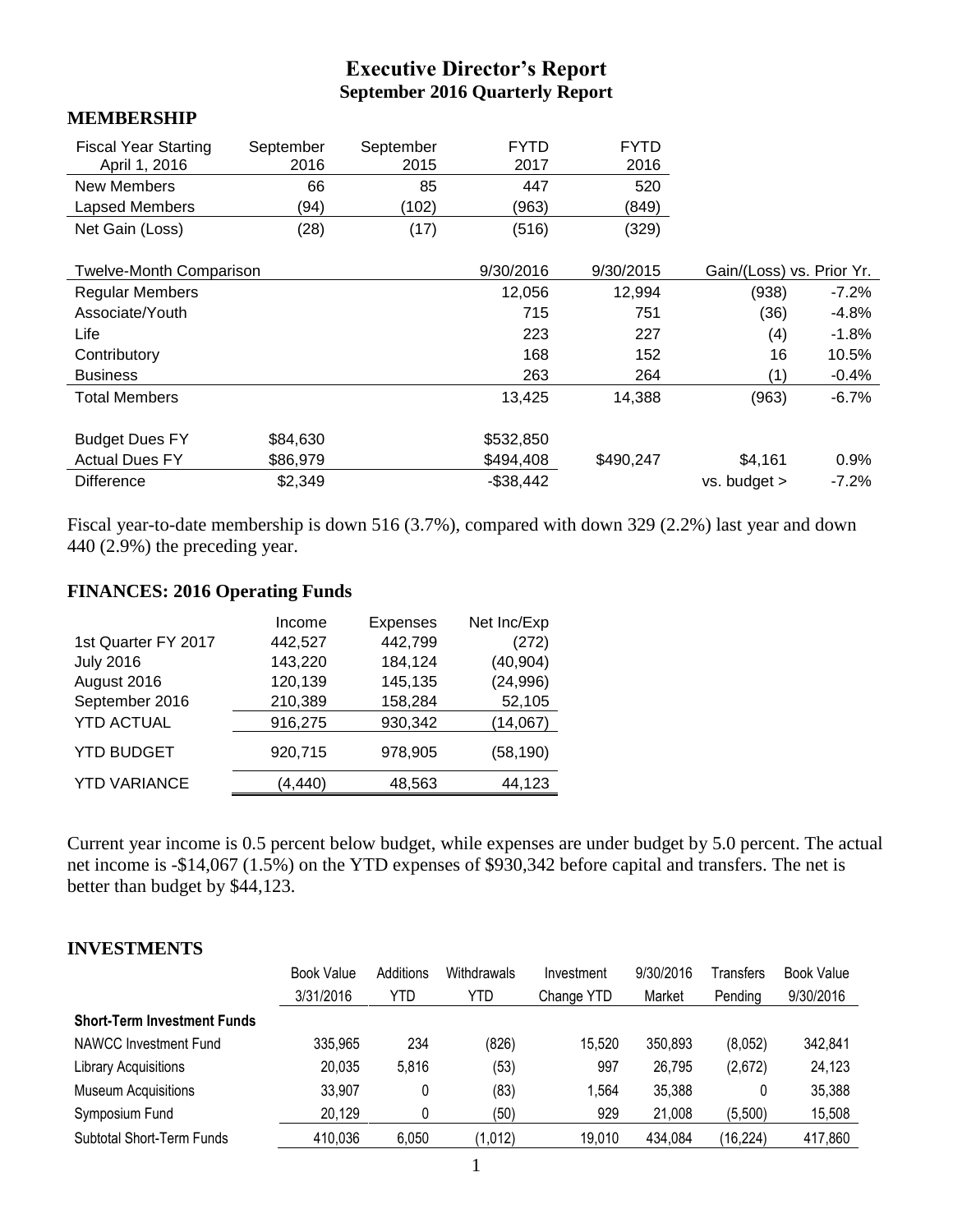|                                   | <b>Book Value</b> | Additions  | Withdrawals | Investment | 9/30/2016 | Transfers | <b>Book Value</b> |
|-----------------------------------|-------------------|------------|-------------|------------|-----------|-----------|-------------------|
|                                   | 3/31/2016         | <b>YTD</b> | YTD         | Change YTD | Market    | Pending   | 9/30/2016         |
| <b>Long-Term Investment Funds</b> |                   |            |             |            |           |           |                   |
| Heritage Fund                     | 13,882            | 0          | (27)        | 671        | 14,526    | 0         | 14,526            |
| Museum & Library Fund             | 696,248           | 0          | (1, 322)    | 33,633     | 728,559   | (44, 606) | 683,953           |
| Museum Endowment Fund             | 406,094           | 4,630      | (771)       | 19,637     | 429,590   | (25, 442) | 404,148           |
| Library/Research Ctr Endowmt      | 107,061           | 4,030      | (203)       | 5,187      | 116,075   | (4,676)   | 111,399           |
| School Endowment/Education        | 206,965           | 5,438      | (393)       | 10,024     | 222,034   | (4, 362)  | 217,672           |
| NAWCC Endowment                   | 146,805           | 8,880      | (279)       | 7,128      | 162,534   | (1,686)   | 160,848           |
| Midwest Scholarship Fund          | 21,790            | 0          | (41)        | 1,054      | 22,803    | (1, 295)  | 21,508            |
| <b>Pritchard Fund</b>             | 48,004            | 0          | (92)        | 2,319      | 50,231    | (1,500)   | 48,731            |
| Subtotal Long-Term Funds          | 1,646,849         | 22,978     | (3, 128)    | 79,653     | 1,746,352 | (83, 567) | 1,662,785         |
| <b>Total Investment Funds</b>     | 2,056,885         | 29,028     | (4, 140)    | 98,663     | 2,180,436 | (99, 791) | 2,080,645         |

\*Consolidated Long-Term Funds actual balance - Individual named account balances are calculated.

The current values on investments reflect paper gains and losses due to market fluctuations. Actual gains and losses will only occur at maturity or when an investment is sold.

#### **MUSEUM: Noel Poirier, Museum Director**

The Museum's admission revenue for the quarter was \$20,534. Visitation for the quarter was 4,156, including 141 NAWCC members (3.3%). NAWCC Store sales for the quarter were \$22,748 and included a number of Sherline tool sales.

The Museum received a number of donations to the Museum collection during this quarter. One of the donations was a collection of 40 railroad grade pocket watches from an NAWCC member. These watches will make up the bulk of the watches that will travel with our recently designed railroad timekeeping travelling exhibit. A second notable donation was a circa 1760s tall case clock by New Jersey clockmaker Cornelius Miller from a nonmember. Other object donors included NAWCC Member Paul Fisk, Bulova Watches, and Vortic Watch Co.

During this quarter the Museum hosted two revenue generating events that grossed over \$10,000. Hops 'n' Clocks, our annual beer and food tasting fundraiser, grossed approximately \$7,000 in ticket sales and Clöktoberfest, held in conjunction with Smithsonian Magazine's Free Museum Day, grossed over \$3,000. This year we hope to maximize the revenue for these events by seeking outside sponsorship dollars as well.

The Museum Director applied for a number of grants this quarter to fund various activities at the Museum. A DART Foundation request was made to assist with funding the Ansonia Street Clock Project, the Norfolk Southern Foundation was solicited to help fund the Museum's new traveling exhibit on railroad timekeeping and the Steinman Foundation was asked to assist with funding a book about the Museum's collection of Dudley Masonic Watches. The Museum also registered to once again take part in the Lancaster County Community Foundation's Extraordinary Give event scheduled for November 2016. A local donor event was scheduled, but it was cancelled due to a delay in designing event invitations and the timing of the event near the upcoming holiday season.

#### **Facilities**

This quarter saw two necessary infrastructure improvements: the replacement of the leaking boiler and old burner unit and the upgrading of the building door and intrusion system. The boiler/burner replacement took place during the months of August and September. The new burner will allow for a more efficient and therefore cost saving, use of natural gas. We are still fine tuning the system to insure its optimal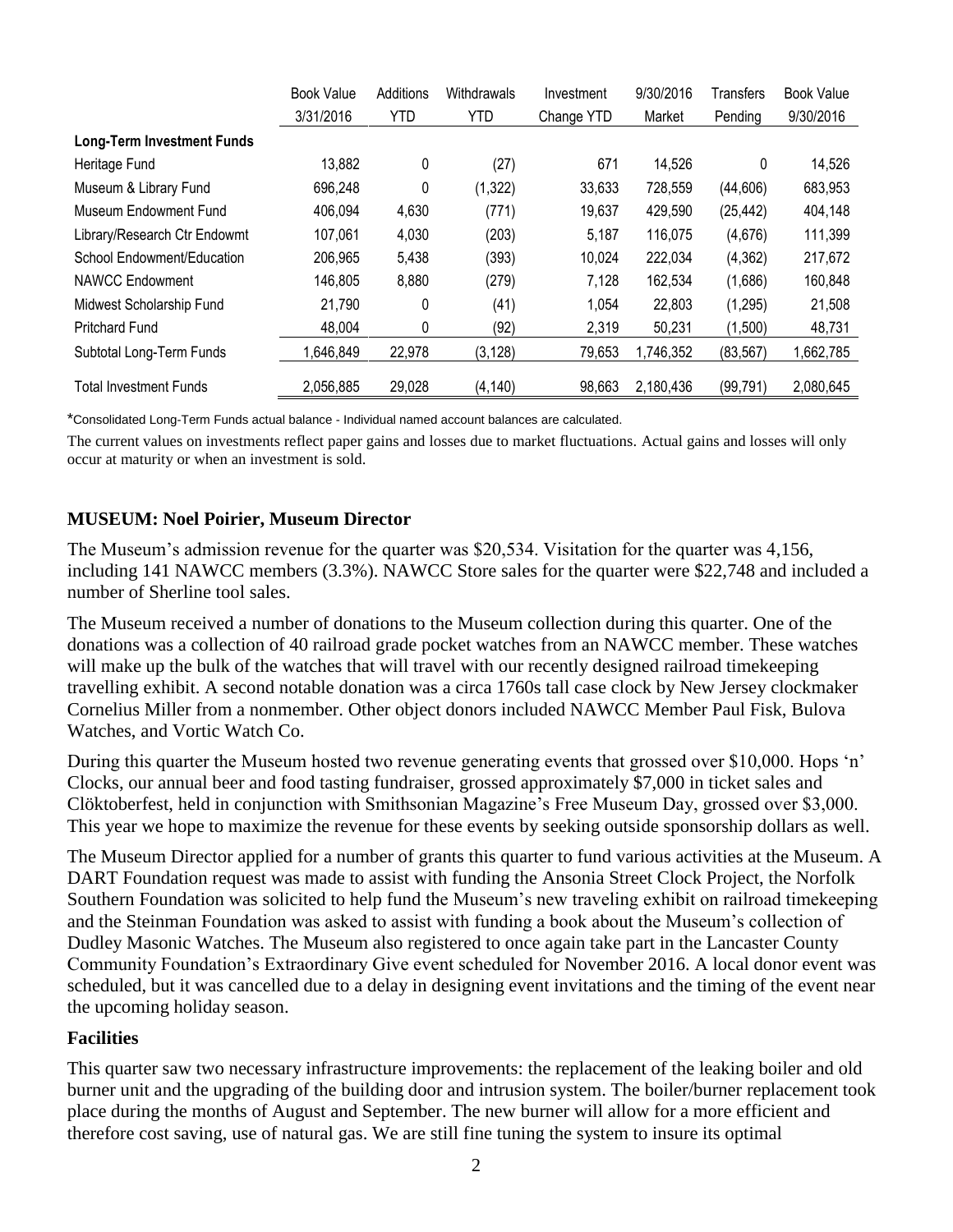performance. The door and intrusion system upgrades took place in September and will be rolled into a larger revision in the facilities security procedures relating to building access.

## **MUSEUM COLLECTIONS: Kim Jovinelli, Curator**

The Museum Collections Department has recently updated three displays in the Museum's wristwatch gallery with the help of guest curator Adam Harris. They are an updated take on the novelty wristwatch focusing on more nostalgia from the 1980s and 1990s, a display on smartwatches to replace the one on radium, and an update of pieces included in the Modern Wristwatch display. The museum is in talks with artist James Borden to put together a display in November on his unique series of clocks when he returns the one that was accidentally knocked off the wall. This display will replace the Political exhibit. The Museum has acquired several important pieces for accession, including a rare eighteenth-century Cornelius Miller tall case clock. Volunteer Judy Anttonen has been working on photographing and evaluating the 2-D framed objects in collection storage and the library. New intern Meghan Kennedy has been assisting the curator with research for the upcoming exhibition on tattoos to replace *Sacred* and where she is needed. Janet MacGregor is continuing to work on researching files and adding any relevant information to the database.

## **LIBRARY AND RESEARCH CENTER: Sara Butler Dockery, Library & Archives Supervisor**

In July we began a new project to index all of the issues of Hamilton's *Timely Topics*. Caroline, our summer volunteer, is going through each issue to note the names mentioned. Eventually, we will pull all of that information together, so people interested in investigating their family and friends who worked at Hamilton may easily find them in the newsletters.

In August we announced that starting in the January issue of the *Watch & Clock Bulletin*, The Answer Box feature will pull from reference requests submitted to the Library. We are partnering with the Publications staff to identify interesting questions and put the answers in the correct format to run in the journal. This will be a good way to promote the Library's reference service and make more members aware of the benefits of membership.

This quarter we participated in two Museum events, Hops 'n' Clocks and Clöktoberfest. For the Hops 'n' Clocks event we held a book sale and silent auction. Both went well and brought in almost \$200 for the acquisition fund. In September the Museum held its second annual Clöktoberfest in conjunction with Smithsonian Magazine's Free Museum Day. The Library participated by having James Campbell and Don Dahlberg available to identify timepieces brought in by guests. We also had our usual table of books for sale and a silent auction. We solicited donations from local businesses and sports teams and received some fun and interesting items to sell. The auction wound up bringing in over \$800 for the Library.

| <b>July-September 2016</b>         |       |
|------------------------------------|-------|
| <b>Lending Library Activity</b>    |       |
| <b>Total Materials Checked Out</b> | 226   |
| Loans through Mail                 | 139   |
| Loans In-house                     | 87    |
| Programs Borrowed for Chapter Use  |       |
| <b>OPAC</b> Searches               | 1,477 |
| <b>Material Types</b>              |       |
| VCR, DVD, & Microfilm Loans        | 93    |
| <b>Books and NAWCC Bulletins</b>   | 130   |
| <b>Total Number of Visitors</b>    | 119   |
| Nonmembers                         | 65    |
| <b>Members</b>                     | 54    |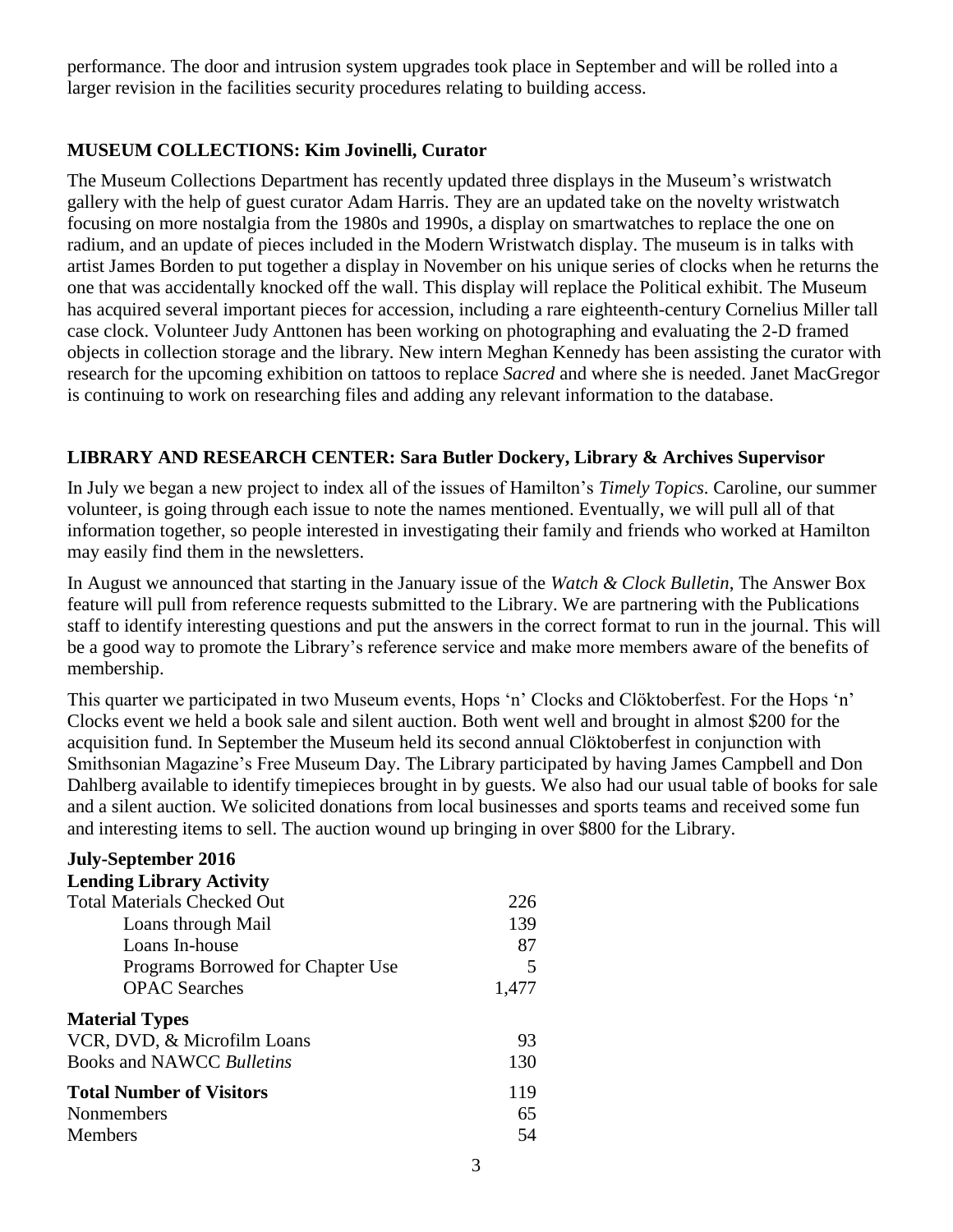| <b>Fulfilled Research Questions</b>  | 237 |
|--------------------------------------|-----|
| <b>Paid Nonmembers</b>               |     |
| <b>Library Processing Statistics</b> |     |
| Acquisitions                         | .59 |
| Donations                            | 540 |
| Cataloged Items                      | 210 |

#### **EDUCATION/VOLUNTEERS: Katie Knaub, Education Director**

#### **Museum Education Programs**

We are updating the materials received from our education intern for the Girl Scout program as time permits with the assistance of the Publications Department, although this project has been moved behind other more timely projects that need to be addressed by the Education and Publications staff.

#### **NAWCC Workshops/Webinars**

We held 11 workshops during this quarter including the Watch and Clock Traveling (formerly FSW) Courses at the National Convention. I continue to administer the W&C Traveling Workshop program. We are updating all information on the website and in our publications regarding the FSW name change to Watch and Clock Traveling Workshop Program, which was approved at the BOD meeting last year.

We continued our 2016 webinars and refined the schedule as speakers become available and changes were made with the Program Committee. We are starting to secure speakers for our 2017 lineup. We also are refining our 2017 workshops schedule, including those workshops to be offered at the National Convention in Arlington, TX.

We continue to promote the "Luxury or Lie" course and have had great success with the promotion. Kim Craven from the Communications Department attended the National Pawnbrokers Association's annual conference in Las Vegas (free of charge) along with course instructor and guest curator Adam Harris presenting two different lectures to attendees. This publicity space would have normally cost upward of \$2,500 just for the booth space. Adam also presented another course offering in Singapore and a private class for the *Pawn Stars* television show employees (while in Las Vegas). The Foundation for Appraisal Education also asked the NAWCC to provide a speaker for its fall conference on fakes and forgeries, and Adam presented a brief overview of the course, generating further interest in education offerings of the NAWCC and membership as well. We also revamped the watch valuation course and are offering the first revised course for three days in October, the course in titled "Time is Money." I also coordinated and recorded via webinar three of the programs from the National Convention that were not recorded live.

#### **Education Attendance July-September**

| 218                                     |                |                    |
|-----------------------------------------|----------------|--------------------|
| 30                                      |                |                    |
| W&C Traveling Workshop Attendees<br>-20 | 2017 FY total: | 35                 |
| $\mathcal{Z}$                           |                |                    |
| 140                                     |                |                    |
| 185                                     |                |                    |
|                                         |                | 2017 FY total: 139 |

#### **Volunteer Program**

We had two new volunteers join us, one in Collections and one in the Library. We have also had three volunteers completing their community service hours with us, which greatly helps our maintenance staff with outside projects. Our AARP volunteer was relocated and we are awaiting a placement of a new AARP volunteer hopefully in October. Total volunteer hours for July- September: 1,254.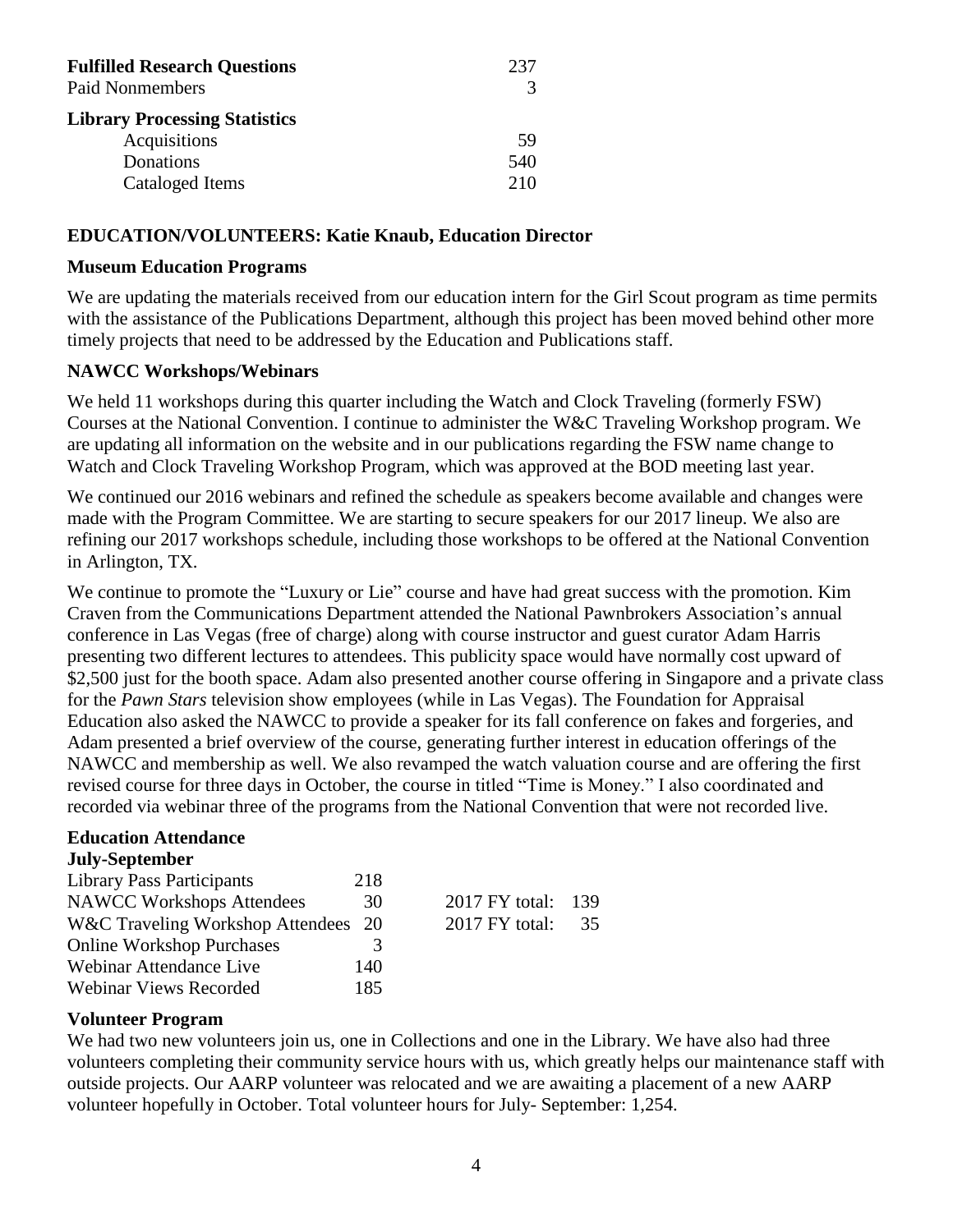#### **Public Programs:**

We held our annual Make and Take program for families at the Museum on Mondays throughout the summer run completely through local volunteer assistance. We held our second annual Clöktoberfest in conjunction with Smithsonian Magazine's Free Museum Day. The event has grown with about 400 people attending. We are busy preparing for our fall events of Homeschool Day and New Year's at Noon. Public Program/Events Attendance for Quarter: 79.

I also attended the 2016 National Convention and met with members of the Education Committee who were in attendance; spoke with members concerning their educational suggestions and needs; and assisted at the donor reception and the registration table. It is always good to have the face-to-face contact with our members at events such as the Convention.

#### **PUBLICATIONS: Therese Umerlik, Editor**

|           | <b>Periodicals—Watch &amp; Clock Bulletin</b> |         |
|-----------|-----------------------------------------------|---------|
| Issue No. | <b>Issue Date</b>                             | Revenue |
| 422       | July/Aug $2016$                               | \$5,493 |
| 423       | Sept/Oct 2016                                 | \$5,829 |

The July/August 2016 issue featured one of the clocks displayed in the *Sacred: Symbolism and the Religious Concept of Time* exhibit at the National Watch and Clock Museum in Columbia, PA. The accompanying article was published in the Museum and Library feature. The issue contained 5 articles and 19 features.

The September/October 2016 issue featured a clock sold at auction that highlighted the Auction News feature. The issue contained 5 articles and 18 features.

We finalized our new contract with Walsworth Publishing with substantial savings per issue of the *Watch & Clock Bulletin*. The entire publication will be in color beginning in 2017, a selling point for perspective advertisers and a great benefit for authors and members. We are currently reviewing the design of the publication and plan to make changes in the upcoming year as well.

#### **Periodicals—***Mart & Highlights*

| Issue No. | <b>Issue Date</b> | Revenue  |
|-----------|-------------------|----------|
| 390       | July/Aug $2016$   | \$21,121 |
| 391       | Sept/Oct $2016$   | \$20,689 |

Promotional emails via Constant Contact and personalized emails continue with each *Mart & Highlights* cycle. NAWCC Advertising Services Coordinator Melissa A. Mann continues to reach out to new business members, informing them of their particular benefits. We have been updating our ad trades with other publications.

In preparation for the upcoming year, we are reviewing our advertising rates for the *Mart & Highlights*; however, we are planning to lay out all of the NAWCC's advertising options, print and digital. The menu of options is currently being evaluated and is expected to be printed in the November/December 2016 issue. The increases will allow ads to be in color anywhere in the publications.

#### **Special Publications**

We continue to work on edits to Owen Burt's upcoming book on Durfee clocks that is based on the several articles published in the *Watch & Clock Bulletin*.

The layout of the book featuring Masonic-themed watches made by Dudley Watch Co. will be handled by a freelancer through the Museum rather than the Publications Department.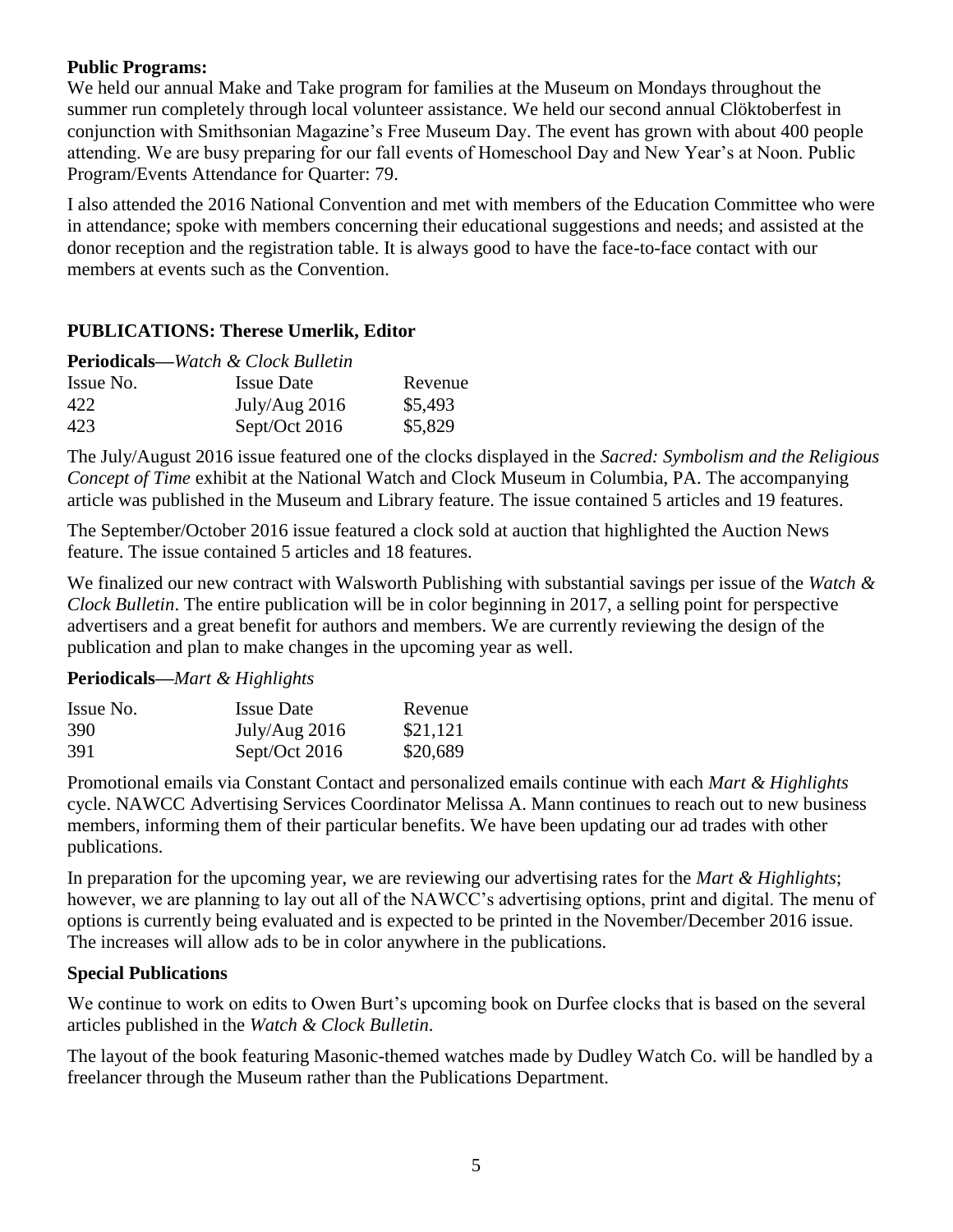## **Website**

The WatchNews website was left dormant for a few months, because its content and mission were being evaluated and WatchNews editor Keith Lehmann was working with the new NAWCC advertising services coordinator. He resumed the reins in September and posts daily watch blogs of aggregated content and a feature, written by him or a freelancer, once a week. He posts updates to the website on the NAWCC Message Board, which has generated comments and visits to WatchNews. He continues to find new writers and work with them in developing original content.

### **Other Activities**

We have been working on design and editing work for marketing, education, member services, and the Museum including designing ads for Museum and educational events and revising membership and other forms. We worked with the development coordinator, Rebecca Hickey, to design a brochure for the For All Time 75th Anniversary Endowment and Capital Campaign that was distributed at the National Convention in July.

## **INFORMATION SERVICES: Kevin Osborne, IS Director**

#### **Network**

Our fiber optic cable connecting us to the school building and the offsite Barracuda Backup server are finally running at full speed. Backup jobs that used to take 2 hours to run now do so in 30-40 minutes.

We have purchased, configured, and installed new computers for use the Publications Department. These high powered PCs are optimized for use with Adobe Creative Cloud.

## **Facilities /Security**

We have replaced our antiquated door access system with a new DSX system. All new wiring has been installed along with a new controller and radios for intrusion access and dire monitoring. New access cards have been programmed and distributed with access to the building based on time schedules.

#### **Websites**

We have two more powerful Dell servers that were donated to us recently for use as the new NAWCC and NAWCC Message Board webservers. They are configured to run as virtualized servers with the current version of Centos 7 installed on both of them.

The current version of Joomla is installed on the server designated as the future NAWCC webserver along with all current files from the live NAWCC website. The server has an IP address assigned.

The server prepared for the Message Board has cPanel installed along with an external IP address. Tom McIntyre is working on the installation of the newest version of vBulletin on the server and will copy the Message Board database over to it in preparation for its use to replace the older Message Board server.

We have also received additional donated HP servers and installed and configured two of them. One will be used for the iMIS Autopay, and the other is being configured for use as a search engine for all of our website data.

#### **iMIS Association Management Software**

We have configured a donated server with Windows Server 2012 and Windows SOL Server 2014 for use as the DataVault server with the iMIS Autopay. This will allow us to accept donations and eventually membership renewals on a recurring basis.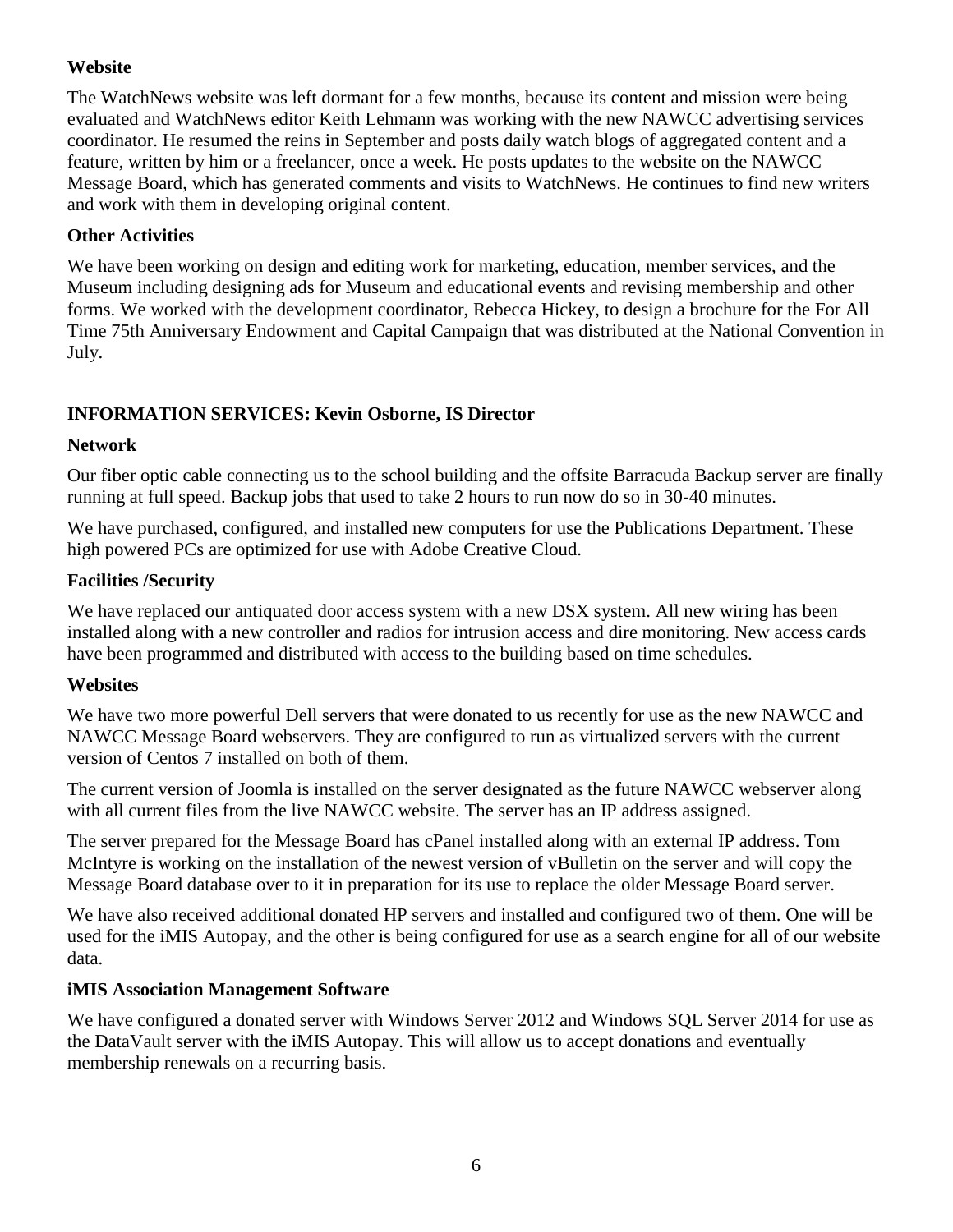## **COMMUNICATIONS: Markus Harris, Communications Director**

The Communications Department continued to maintain NAWCC websites and online resources. The Communications Director coordinated multiple email newsletters and targeted Constant Contact mailings on various topics, including event notices and support for Chapter meetings, BOD announcements, Publications announcements, Education updates, and local and Regional events.

Work has begun on the implementation of a new incidence of our Joomla website and a new responsive template designed to take advantage of HTML5 capability, housed on a new independent webserver. A new document server has been set up to house all NAWCC pdf document archives and streaming video files, capable of being independently updated, backed up, and secured.

The Communications Director continues to work in cooperation with NAWCC Advertising Services Coordinator Melissa A. Mann to provide the Auction and Sales eNewsletter for interested members. Communications maintains its role developing and mailing promotional materials to Chapters in support of Chapter events. In addition the Department continues to write and distribute news releases for Association and Museum events: Matter of Time, August Calendar, Vortic Watch Co. Tour Event, Luxury or Lie Wins Big in Las Vegas, A Special Invitation to Homeschoolers, NAWCC Volunteers of the Year, September Calendar, Restoration of the James Borden Clock, and the October Calendar. Communications printed, mailed, and invoiced newsletters for Chapters 168, 3, 1, 11, and 141, including generation of monthly reports for the Controller on all newsletter printing activities for July, August, and September. Customer service advice was provided to members via web and telephone.

Communications continued to host intermittent Communications Assessment Meetings to assess Department concerns and projects. The Department organized the planned Donor Reception at the National Convention and coordinated final details for the Hops 'n' Clocks Museum event, including setting up tables, gathering and listing all door prizes, and preparing the sheet with announcements to be made by radio stations, resulting in another sold-out event.

Communications also represented the NAWCC at the National Pawnbrokers Association's expo in Las Vegas, where Marketing and Special Events Coordinator Kim Craven joined course instructor and guest curator Adam Harris in speaking to pawnshop owners and other exhibitors about the advantages of the NAWCC's membership, advertising, and educational opportunities resulting in an overwhelmingly positive response to the NAWCC and the "Luxury or Lie" classes. The Department also directed specific emails to area media promoting Vortic's visit and handled reception for Vortic's visit. Marketing revised our Antique Trader Ad, coordinated plans and marketing for our second annual Clöktoberfest event, and developed promotions New Year's Eve at Noon.

Communications arranged for lodging and catering for the Columbia BOD meeting in December, contacted Nissley Winery to arrange for possible interest in providing wine for an Extraordinary Give Reception, and arranged for a special DST piece to be done by WGAL. Communications also composed and coordinated a mailing, including a cover letter, colored fliers, and a news release, for over 450 pawnbrokers who attended the convention and trade show in Las Vegas.

Marketing Coordinator Kim Craven submitted necessary documents and emails to secure Turkey Hill's mascot Hilda for New Year's Eve at Noon, contacted Macaroni Kid and WJTL for their consideration in serving as media sponsors for New Year's event, and worked the Clöktoberfest event including the setup, follow through and tear down. We also emailed our list of 2017 events to SVCC for inclusion in the Susquehanna Guide to River Towns and contacted NPA for retrieval of survey results from our 2016 event and inquiry on inclusion in 2017 expo.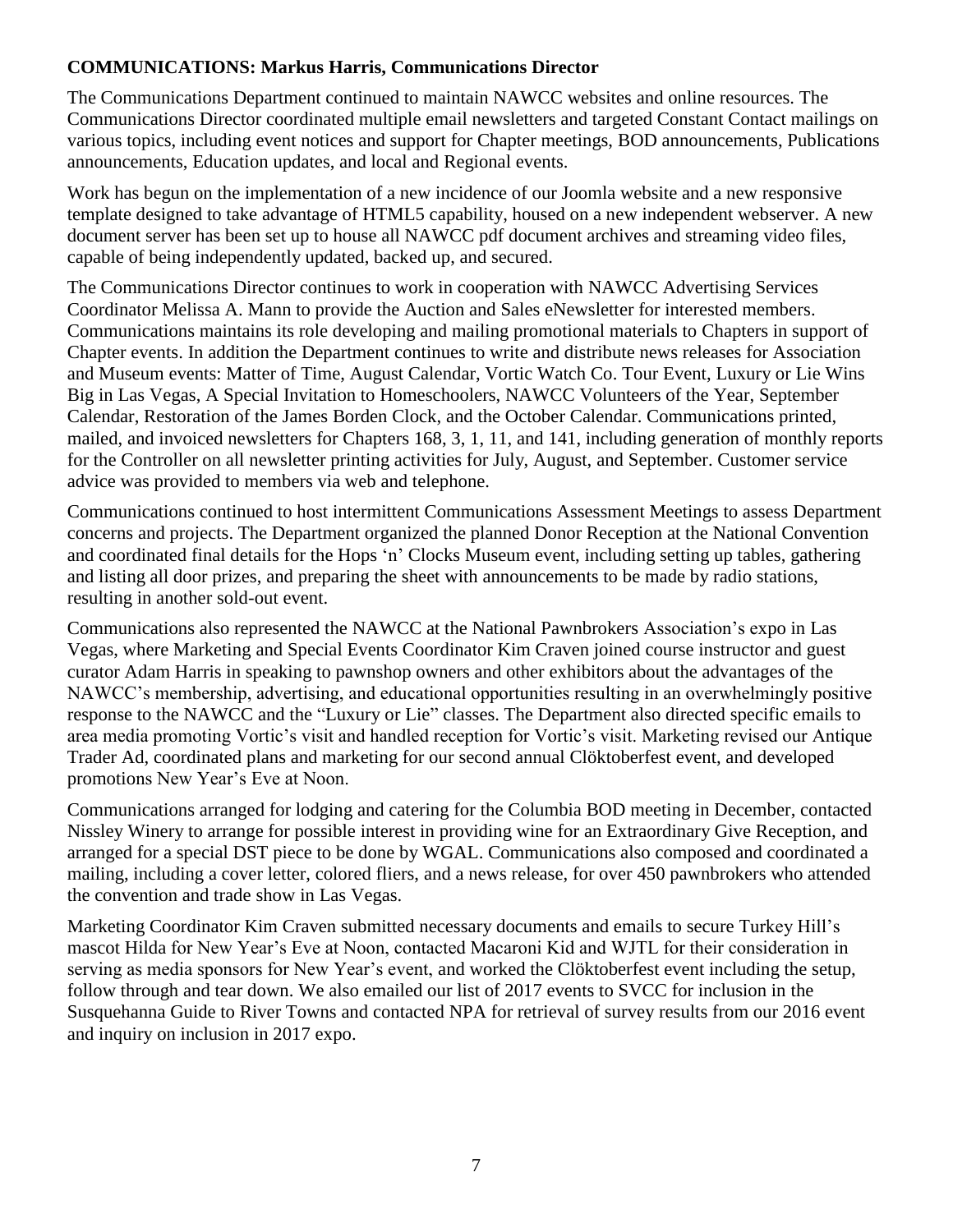## **MEMBER SERVICES: Pam Lindenberger, Manager**

### **Membership**

Three Regionals and the National Convention submitted 92 membership applications. Of those, 39 were Introductory. In addition, we had 59 Introductory memberships. Twenty-four original Introductory members renewed for a full year.

Twenty \$35 member recruitment vouchers were issued. Sixteen were redeemed.

We are redesigning the membership invoice form. One will be for US members and one for International members. We are looking into emailing new member packet material to those members opting for electronic membership.

Member Services had a presence at Clöktoberfest in September to promote membership.

## **Marketing**

MGI is our new telemarketing company. Sixty-four lapsed members renewed this quarter.

This quarter we received 6 payments thru Graphcom Inc. marketing mailing bringing in \$540.

#### **Other**

The first mailing for the Partners in Time Annual Appeal is ready to be sent in October.

Stacey Strayer was hired as part-time member services clerk to replace Anne Traceski who left after two months due to family issues.

#### **DEVELOPMENT: Steve Humphrey, Executive Director**

| Year-to-date Comparison         | <b>FY17</b> | FY16      | <b>FY15</b> |
|---------------------------------|-------------|-----------|-------------|
| Unrestricted Contributions      | 37,199.80   | 46,560.62 | 31,203.17   |
| <b>Restricted Contributions</b> | 15,361.00   | 31,050.00 | 18,225.00   |
| <b>Endowment Contributions</b>  | 142,978.00  | 5,225.00  | 17,708.62   |
| Total YTD 6/30                  | 195,538.80  | 82,825.62 | 67,136.79   |

Unrestricted contributions were 20.1% less for the year, compared with the previous fiscal year. Restricted contributions were 50.5% less than the previous fiscal year. Endowment contributions reflect the For All Time 75th Anniversary Endowment and Capital Campaign plus any bequest designated for endowment. Total contributions increased by 136.1%, compared with FY16.

July to September Chapter contributions:

| <b>Chapter</b>                    | <b>Use</b>                 | <b>Amount</b> | <b>Note</b>                    |
|-----------------------------------|----------------------------|---------------|--------------------------------|
| Chicagoland Chapter 3             | <b>Greatest Need</b>       | 50.00         | Memorial                       |
| Old Timers and Fellows Chapter 22 | <b>Education Endowment</b> |               | 438.00   For All Time Campaign |
| <b>Buckeye Chapter 23</b>         | Ansonia Clock              | 1,100.00      |                                |
| Ozark Chapter 57                  | <b>Greatest Need</b>       | 50.00         | Memorial                       |
| San Diego County Chapter 59       | Library                    | 50.00         | Memorial                       |
| Sooner Time Collectors Chapter 74 | <b>Greatest Need</b>       | 100.00        | Memorial                       |
| Little Egypt Chapter 77           | Museum                     | 50.00         | Memorial                       |
| San Jacinto Chapter 139           | Membership Recruitment     | 150.00        | Memorial                       |